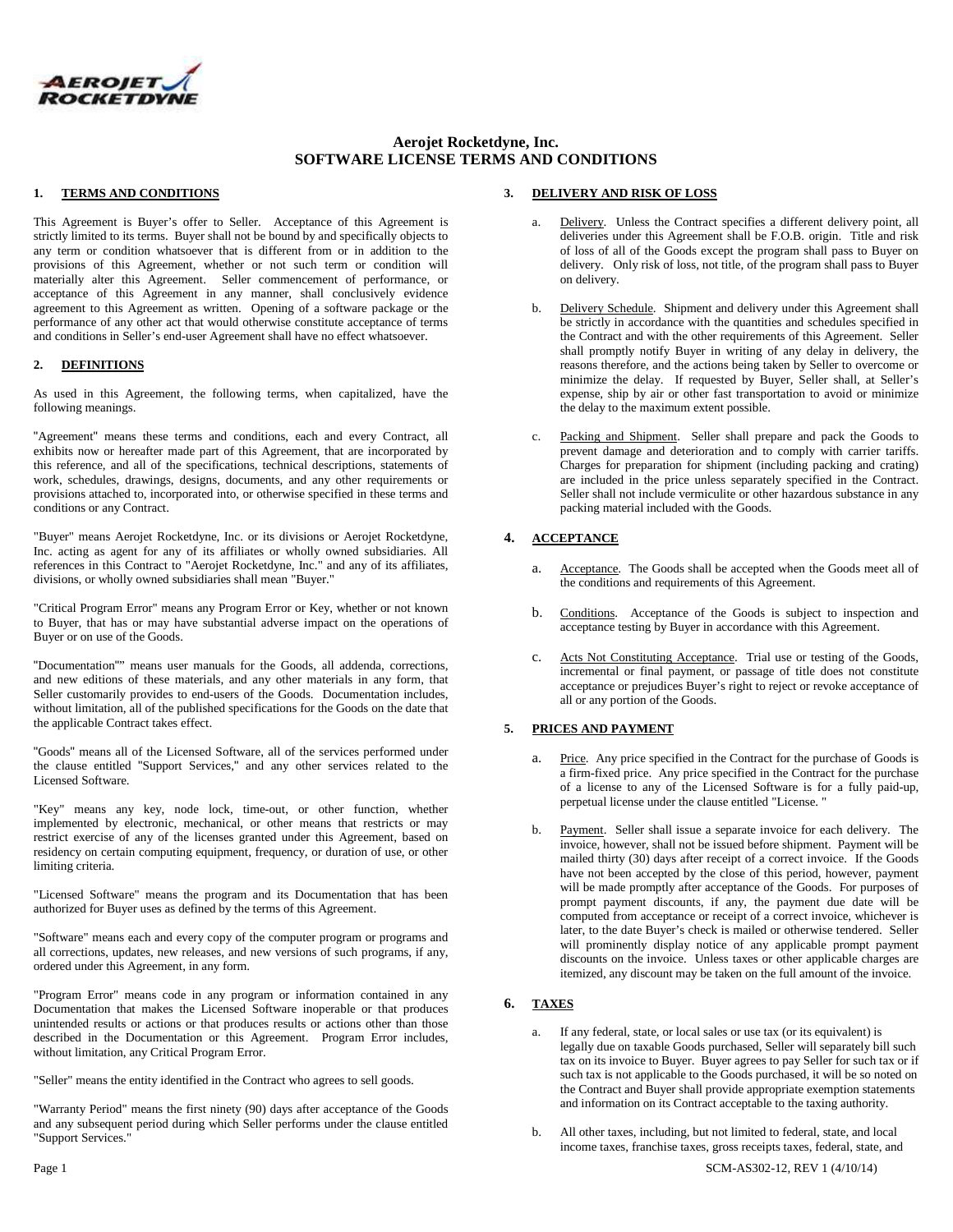local sales and use taxes, and property taxes shall be the responsibility of the party who incurs the tax liability.

c. For tax purposes, the items purchased under this contract by Shared Services Group, Supplier Management and Procurement may be purchased for Buyer or as agent for one of Buyer's subsidiaries.

## **7. LICENSE**

- a. Grant. With respect to all copies of the program in object code form, and all copies of the Documentation in any form, Seller hereby grants and shall grant to Buyer and its subsidiaries a non-exclusive, perpetual, worldwide license to
	- (1) Use the program on any computing equipment. This use right includes the right to share use of the program by multiple central processing units or by multiple users, provided Buyer tenders the applicable license fee, if any, to Seller. If the anticipated number of users of the program will exceed the number of licenses purchased from Seller with respect to such companies ("Licenses"), Buyer shall have a reasonable mechanism or process in place to monitor that the number of persons using the program concurrently does not exceed the total number of Licenses.
	- (2) Transfer the program between computing equipment. This transfer right includes the right to upgrade any copy of the Licensed Software, provided Buyer tenders either the applicable object code upgrade fee or a sum equal to the difference between the then-current license fees for the current and the upgraded versions of the Licensed Software, whichever is less.
	- (3) Make additional copies of the Licensed Software as reasonably necessary for backup or archival purposes or for benchmark or other temporary testing.
	- (4) Combine the program with one or more other programs, provided any portion of the program involved continues to be subject to the terms and conditions of this Agreement.
	- (5) Make, or have made, as many additional copies of the Licensed Software as may be required to satisfy Buyer requirements within the site, provided the Contract specifies "Site License. "
	- (6) Change the form of the Documentation. This conversion right includes the right to edit and reformat any of the Documentation. It also includes the right to convert any of the Documentation into machine-readable form, whether for on-line or other kinds of electronic access to it, provided Buyer tenders the aggregate purchase price, if any, of those tangible copies of the Documentation supplanted by the conversion.

This license includes the right to authorize employees or agents of Buyer, Sellers, or subcontractors who are performing work for Buyer on Buyer premises to perform any of the activities described in paragraphs 7.a.(1) through (6) above.

- License of Prior Releases or Versions of Licensed Software.
- Seller hereby grants Buyer the right and option to license a release or version of the Licensed Software that it has previously licensed, if other than the current release or version and if no longer available from Seller. This option may be exercised by Buyer through issuance of a Contract, specifying the prior release or version and the number of copies, whereupon Seller hereby grants and shall grant Buyer the right to make or have made, as many additional copies of the Licensed Software as may be required to satisfy Buyer requirements for the prior release or version of the Licensed Software, provided Buyer tenders the applicable license fee for each copy to Seller.
- c. Surplus or Disposal. No license granted under this Agreement is transferable except to another party in connection with the surplus or disposal of any computing equipment, provided the transferee agrees to assume and comply with all of Buyer's obligations under this

Agreement with respect to the Licensed Software involved or has a license agreement with Seller covering the Licensed Software.

- d. Object Code. Buyer is not obligated to keep the Licensed Software, in object code or written form, confidential. Nothing in the Agreement is intended to establish, or should be construed as establishing, any kind of confidential relationship between Buyer and Seller with respect to the Licensed Software in object code form, regardless of any markings, screen display, or other notices given by Seller at any time. Except in the event of a breach of any representation or warranty set forth in the paragraph entitled "No Restrictions, " Buyer shall refrain from any reverse compilation, disassembly, or other attempt to obtain the Licensed Software in source code form.
- e. Availability of Source Code. In the event any proceeding, voluntary or involuntary, is commenced relative to Seller pursuant to a statute relating to bankruptcy, insolvency, reorganization of debts, liquidation, winding-up or dissolution, Seller agrees to work with Buyer to license to Buyer upon reasonable terms and conditions the source code corresponding to the Licensed Software. This obligation to license the source code shall only apply if:
	- (1) Buyer makes a written request for such a license from Seller.
	- (2) Seller, at the time of the request, had a support and/or maintenance obligation to Buyer, as described in the section entitled "Support Services" herein, that it was unable or unwilling to fulfill.
	- (3) Seller is unable to obtain the services of a third party to fulfill Seller's support and/or maintenance obligation; and
	- (4) Seller, after reasonable inquiry and effort, is unable to fulfill the support and/or maintenance obligations through a third party.

In the case of a voluntary or involuntary bankruptcy, to the extent the court allows such a license:

- (1) Any source code license shall be limited to use by Buyer on Buyer's central processing units to provide support and/or maintenance obligations.
- (2) The costs of any license procured for Buyer, subject to this section, shall be born solely by Buyer. Buyer shall also reimburse any costs incurred by Seller in assisting Buyer in obtaining such license.
- (3) This license includes the right to authorize employees or agents of Buyer's Sellers or subcontractors who are performing work for Buyer on Buyer premises to perform any of the activities described above.
- No Restrictions. Except for the functions and features expressly disclosed in the Documentation, Seller represents and warrants that the program:
	- (1) Contains no hidden files.
	- (2) Will not replicate, transmit, or activate itself without control or a person operating the computing equipment on which it resides.
	- (3) Will not alter, damage, or erase any data or computer programs without control of a person operating the computing equipment on which it resides.
	- (4) Contains no key.

Provided and to the extent the program has any of the foregoing attributes, Seller further represents and warrants that this Agreements and the documentation together provide Buyer with the algorithms, specifications, and other code or information required to exercise any license granted under this Agreement without restriction. In the event Seller breaches either of these warranties for any reason and fails to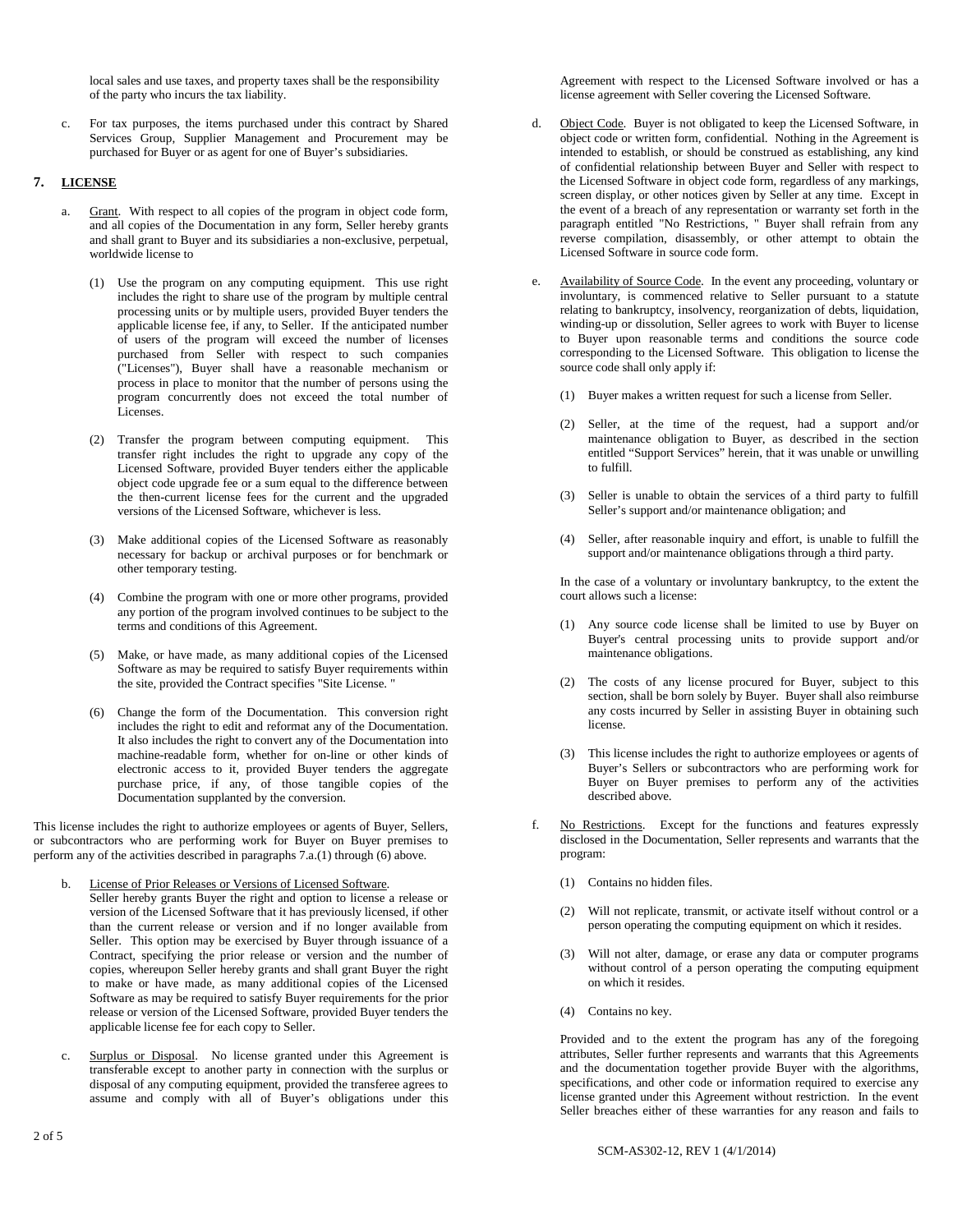cure the breach within the first six hours of its normal prime shift period, Monday through Friday, following receipt of Buyer's deficiency notice, Buyer may reverse compile, disassemble, or otherwise obtain such algorithms, specifications, other code, or formation from the Licensed Software or any other program materials, and then may use them to conform to restore the Licensed Software to the condition first warranted under paragraphs 7.e.(1) through (4) inclusive.

g. Misuse of Licensed Software. In the event Seller has knowledge or has reason to believe that Buyer is using the Licensed Software beyond the scope of the license granted under this Agreement, Seller shall notify Buyer of the alleged misuse, in writing, in accordance with the clause entitled "Notices." Upon receipt of such notice, or in the event Buyer itself has reason to believe that misuse of the Licensed Software may be occurring, Buyer shall promptly investigate the alleged misuses and shall destroy any unauthorized copies to the Licensed Software, or submit a written request to any Seller for authorization to continue using some or all of them, and in either case pay any license fees owed for such copies. Buyer shall provide Seller with a written report that summarizes the results of Buyer's investigation into the alleged misuse and what actions Buyer took to correct it. THIS IS SELLER'S SOLE AND EXCLUSIVE REMEDY FOR MISUSE OF THE LICENSED SOFTWARE SO LONG AS BUYER PERFOMS ITS INVESTIGATION AND MAKES PAYMENT TO SELLER IN A TIMELY FASHIION.

## **8. WARRANTIES**

Seller warrants the following to Buyer during the Warranty Period:

- a. Media Defects. The media on which the Licensed Software is provided to Buyer shall be free of defects in material and workmanship.
- b. Function and Features. The program shall possess the functions and features contemplated by the Documentation.
- c. Performance. The program shall perform in accordance with the Documentation.
- d. The program shall be able to accurately process date and time (including, but not limited to, calculating, comparing, and sequencing) from, into, and between the twentieth and twenty-first centuries, and the years 1999 and 2000 and leap year calculations to the extent that other information technology being acquired, properly exchanges date and time data within. The duration of this warranty and the remedies available to the Buyer for breach of this warranty shall be as defined in, and subject to, the warranties contained in the Contract, provided that, notwithstanding any provision to the contrary in such commercial warranty or warranties, the remedies available to the Buyer under this warranty shall include repair or replacement of any product whose noncompliance is discovered and made known to the Seller in writing. Nothing in this warranty shall be construed to limit any rights or remedies the Buyer may otherwise have under this Contract with respect to defects other than Year 2000 performance.
- e. Program Errors. The Licensed Software shall be free of any Critical Program Errors.
- f. Compatibility. The program shall be compatible with the operating system, application programs, computing equipment, and networks contemplated by the Documentation.
- g. Conformance to Requirements. The Licensed Software shall conform in all aspects to all of the requirements of this Agreement.

## **9. GENERAL PERFORMANCE**

Seller represents and warrants that Seller has the legal right to enter into and perform its obligations under this Agreement, including, without limitation, the right to deliver, pass title to, and grant a license with respect to the Goods, "Support Services," and any other services related to the Licensed Software.

### **10. SUPPORT SERVICES**

During the Warranty Period, Seller shall provide the following support services at no charge to Buyer. Thereafter, Seller shall provide the following support services, if ordered under a Contract, at a price to be mutually agreed upon. Such services shall, in no event, exceed Seller's standard price for the provision of support services.

- a. Software Maintenance. Seller shall deliver to Buyer all corrections, updates, new releases, or new versions of the program, with all accompanying Documentation, promptly after final testing, but in no event later than the date made available to Seller's general customer base. Buyer may, but need not, use any, some, or all of these program materials.
- b. Hot Line. Seller shall maintain a telephone "hot line" with which Buyer can report Program Errors to Seller twenty-four (24) hours a day, seven (7) days a week, or obtain ongoing technical assistance as may be required for Buyer to understand and use the Licensed Software. The hot line shall be available for live communication during Seller's normal prime shift period, Monday through Friday. If unable to provide live communication for all or any portion of the remaining portion of the day, Seller shall provide a telephone message-recording device that will effectively record Buyer's reports.
- c. Diagnostic Data. From time to time, Seller may request, and Buyer shall furnish (to the extent it has the legal right to do so), certain data generated by the program, as reasonably required by Seller to perform its obligations under this clause. Such data will be treated as Buyer's Proprietary Information in accordance with the clause entitled "Proprietary Information" regardless of the markings, screen displays, or other notices provided, or not provided, on or in conjunction with such data.

#### **11. PROPRIETARY INFORMATION**

Seller shall keep confidential and otherwise protect from disclosure all information and property obtained from Buyer in connection with this Agreement and identified as Confidential or Proprietary. Unless otherwise expressly authorized herein or by Buyer, Seller shall use such information and property only in the performance and for the purpose of this Agreement. Upon Buyer's request, and in any event upon the completion, termination, or cancellation of this Agreement or any Contract, Seller shall return all such information and property to Buyer or make such other disposition thereof as is directed by Buyer.

#### **12. INFRINGEMENT**

- Indemnity. Seller shall defend, indemnify, and hold harmless Buyer and its subsidiaries and their respective directors, officers, employees, and agents from and against all actions, causes of action, liabilities, claims, suits, judgments, liens, awards, and damages of any kind and nature whatsoever (hereinafter referred to as "Claims") and expenses, costs of litigation (including without limitation clerk, paralegal, and expert witness costs), and reasonable attorneys' fees related thereto, or incident to establishing the right to indemnification, whether or not specifically awardable under any court rules, to the extent such Claims arise out of the infringement of any patent or copyright by the Goods, or involve the wrongful use of any trade secret or confidential information. The foregoing notwithstanding, Seller shall not be liable to Buyer for Buyer's consequential damages or lost profits as a result of any permanent injunction referred to in the paragraph entitled "Cancellation of License" below. Buyer shall give Seller notice of all Claims made against Buyer or any of its subsidiaries and shall cooperate with Seller (at Seller's expense) in the defense or settlement of such Claims. In no event shall Seller's obligations hereunder be limited to the extent of any insurance available to or provided by Seller or any Subcontractor.
- b. Exclusions. The paragraph entitled "Indemnity" of this clause does not apply to any Claim arising out of the unauthorized modification, combination, operation, or use of the Goods by Buyer or any of its subsidiaries, to the extent the Claim would not have arisen had such modification, combination, operation, or use not occurred.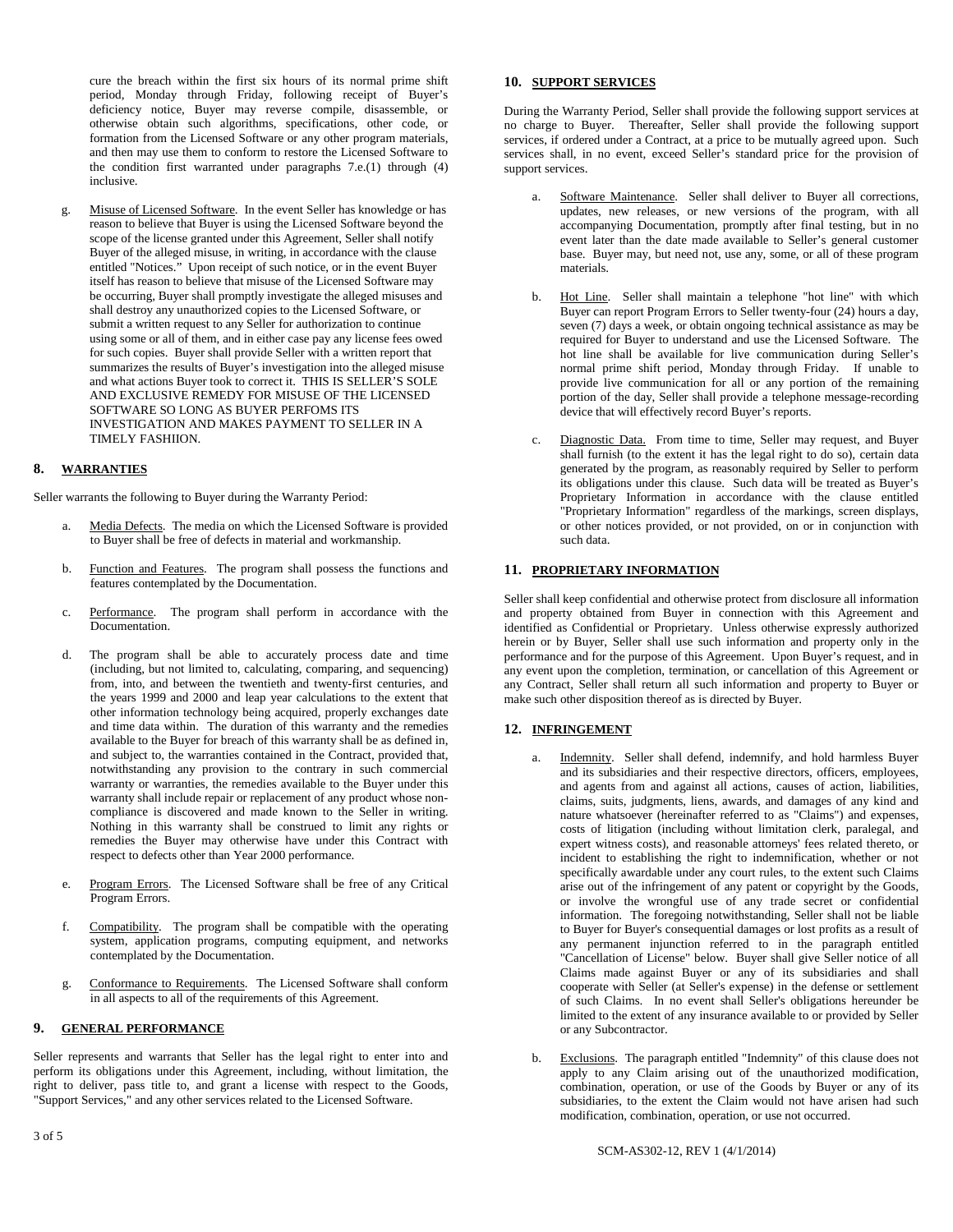- c. Cure. As soon as Seller or Buyer has reason to believe a Claim is likely to be made against Buyer or any of its subsidiaries, Seller shall, promptly and at its sole expense, use its best efforts to settle, avoid, or otherwise cure the Claim by one of the following procedures:
	- (1) Obtain a license for Buyer and its subsidiaries to continue using the Goods giving rise to the Claim in accordance with this Agreement.
	- (2) Modify such Goods to make them noninfringing, while maintaining the equivalent or better functionality, features, and performance.
	- (3) Replace such Goods with a noninfringing product, either from Seller or another supplier, having the equivalent or better functionality, features, and performance.

The procedures are set forth above in order of precedence. Seller shall pursue each of these procedures in the order stated until the cure is accomplished. Buyer reserves the right, however, to direct Seller to attempt these procedures in a different order, in the interest of minimizing the adverse impact of the cure on Buyer operations. These obligations are in addition to, not in lieu of, Seller's obligations under the paragraph entitled "Indemnity" of this clause, and any other remedy provided at law or in equity.

Cancellation of License. If, despite its best efforts to do so, Seller is unable to effect a cure under the paragraph entitled "Cure" of this clause, and a permanent injunction ordering Buyer and its subsidiaries to cease further use of the Goods is issued by a court of competent jurisdiction, either party may cancel the Contract under which the Goods were ordered, either in whole or in part, whereupon Buyer may return all or any portion of the Goods to Seller for a full refund. Any license granted under this Agreement with respect to the returned Goods will terminate as of the effective date of the cancellation. This remedy is in addition to, not in lieu of, Seller's obligations under the paragraph entitled "Indemnity" of this clause and any other remedy provided at law or equity.

## **13. TERMINATION FOR CONVENIENCE**

Buyer may terminate any Contract without cause, in whole or in part, by giving Seller notice of termination, specifying the extent and effective date of termination, at any time prior to delivery. On the specified termination date, Seller shall (1) stop work under the Contract to the extent specified in the termination notice and (2) cease shipment of all Goods covered by the termination notice, other than those already delivered and accepted in accordance with the Agreement. In the event and to the extent of any termination under this clause, Seller's sole remedy and Buyer's total liability shall be to pay Seller the purchase price for all Goods delivered and accepted, but not paid for under the Contract, on or prior to the termination date specified in the termination notice.

#### **14. SUBMISSION OF CLAIMS**

Seller shall give Buyer written notice of its intent to submit any claim for compensation under the clause entitled "Termination for Convenience" within thirty (30) days after the claim arises and shall submit all such claims within sixty (60) days after the claim arises. Seller hereby waives, releases, and renounces any claim for compensation not made within this period. Seller shall, upon request, make relevant books and records available to Buyer for inspection, reproduction, and audit to verify any claim for compensation made under this Agreement. Any claim alleging breach of any of the provisions of this Agreement, other than the paragraph entitled "No Restrictions" of the clause entitled "License" is contingent upon failure by the defaulting party to cure the breach within thirty (30) days after service of default notice, specifying the breach, by the non-defaulting party.

## **15. CANCELLATION FOR DEFAULT**

Either party may cancel any Contract, in whole or in part, to the extent the other party fails to perform any of its material obligations under the Contract, and does not cure the failure within thirty (30) days after service of a default notice, specifying the failure. In the event and to the extent of any cancellation under this clause, all obligations of the non-defaulting party and all rights and licenses of the

defaulting party under the Contract shall thereupon be canceled, and all rights and licenses of the non-defaulting party and all accrued obligations of the defaulting party under the Contract shall survive, but in each case only with respect to the Goods covered by the cancellation notice. The defaulting party shall continue to perform its obligations under the Agreement to the extent not canceled. Buyer's total liability shall be to pay Seller for the Goods delivered and accepted, but not paid for under the Contract, on or prior to the effective date of cancellation. Buyer may return, and Seller shall have no claims against Buyer for Goods not accepted by Buyer or for rejected Goods. Seller shall give Buyer written notice of its intent to submit any claims for compensation under this clause within thirty (30) days after the effective date of cancellation and shall submit all such claims within sixty (60) days after the effective date of cancellation. Seller hereby waives, releases, and renounces any claim for compensation not made within this period.

#### **16. COMPLIANCE**

- a. With Applicable Laws. Seller warrants that in the performance of its obligations under this Agreement, it has complied with or will comply with chapters 6, 7, and 12 of the Fair Labor Standards Act, as amended, and the regulations of the U.S. Department of Labor issued thereunder. The provision entitled "Equal Opportunity" set forth in FAR 52.222-26 is incorporated herein by this reference, except that "Contractor" means Seller. Upon request, Seller shall submit certification that it performed its obligations under this Agreement in accordance with the foregoing warranty.
- b. With Export Laws and Regulations. Seller shall comply with the laws and regulation of the United States and its departments and agencies relating to the export of technical data, export controls and sanctions, including, without limitation the 1) United States Export Administration Regulations ("EAR"), 2) International Traffic in Arms Regulations ("ITAR"), 3) regulations and orders administered by the Treasury Departments Office of Foreign Assets Control and 4) laws and regulations of other countries.
- c. Authorization to Work in the United States. Seller subscribes to the Department of Homeland Security's eVerify system in order to Confirm that all employees are duly authorized to work in the United States.

## **17. NOTICES**

Any notice, authorization, designation, request, or instruction under or in connection with this Agreement to be effective shall be in writing and shall be deemed duly given or served upon deliver, addressed as set forth in the Contract. This agreement is not intended to be, nor shall it be construed as, a joint venture, association, partnership, franchise, or other form of business organization or agency relationship. Neither party shall have any right, power, or authority to assume, create, or incur any expense, liability, or obligation, express or implied, on behalf of the other, except as expressly provided herein.

### **18. RELATIONSHIP OF THE PARTIES**

Nothing in this Agreement shall be construed as creating any relationship between Seller and Buyer other than that of seller and buyer, or licensor and licensee, respectively. This Agreement is not intended to be, nor shall it be construed as, a joint venture, association, partnership, franchise, or other form of business organization or agency relationship. Neither party shall have any right, power, or authority to assume, create, or incur any expense, liability, or obligation, express or implied, on behalf of the other, except as expressly provided herein.

#### **19. GOVERNING LAW**

This Agreement shall be construed under and governed by the laws of the State of New York, without regard to conflict of law provisions. The venue for any such litigation shall be King County, Washington.

#### **20. DISASTER RECOVERY**

In the event of a disaster or catastrophe totally or partially disabling Buyer's computing or telecommunications capability, whether due to natural or man-made causes, Seller agrees to use its best efforts to aid in the prompt restoration of computing or telecommunications capability, including but not limited to